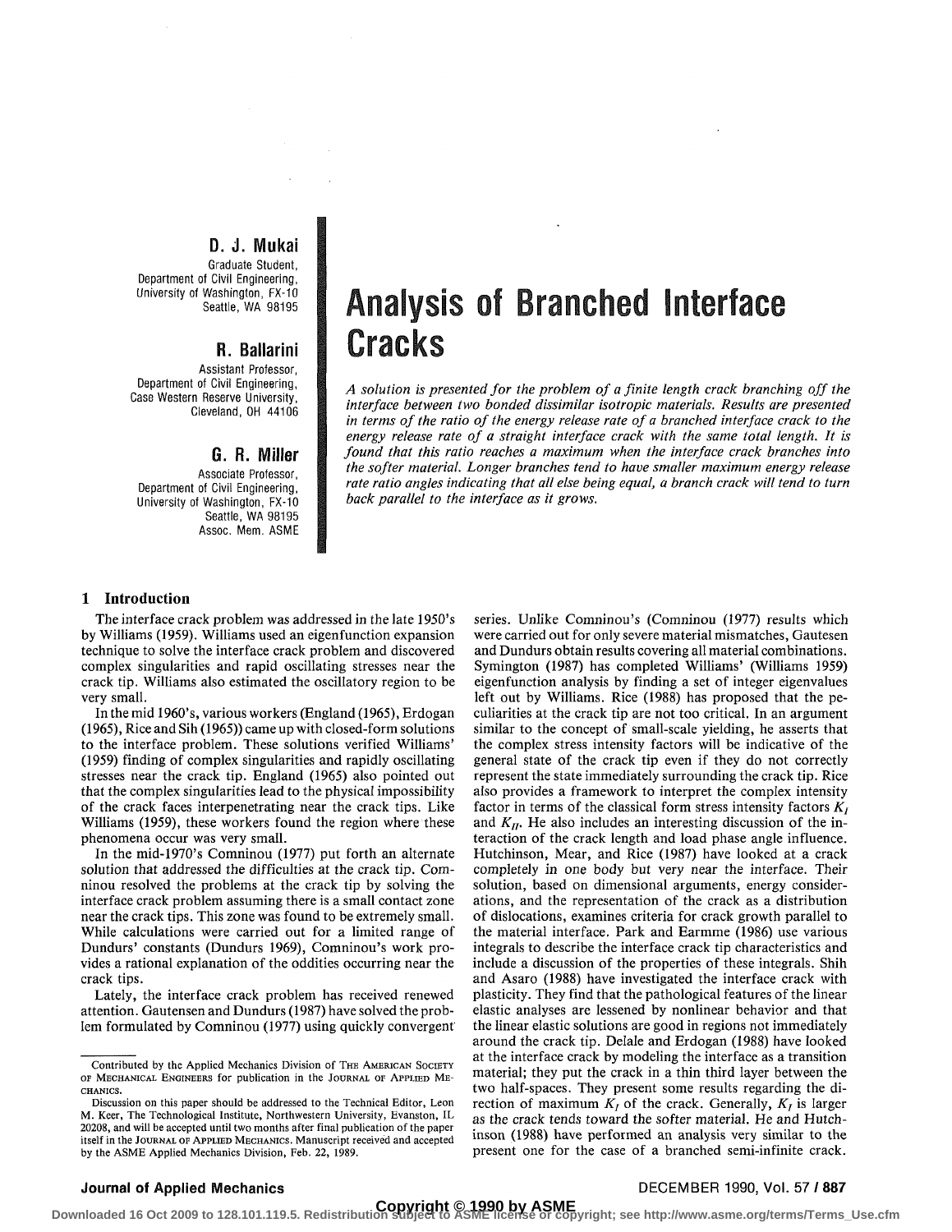

They have presented extensive results on the initial branching angle, couched in terms of strain energy release rates.

In this paper, the branching of a finite length crack is analyzed. For small branch lengths the asymptotic results of He and Hutchinson are reproduced. For longer branch lengths the behavior changes as the global portion of the stress field influences further branch growth. Based on the obtained results, some conjectures are made concerning the fate of branching cracks.

#### 2 **Formulation**

The problem configuration is depicted in Fig. 1, which shows the main crack, the branch crack, the loading at infinity, and the coordinate system. In the upper half-plane  $(S_1)$ , the shear modulus is  $\mu_1$  and Poisson's ratio is  $\nu_1$ . In the lower half-plane  $(S_2)$ , the shear modulus is  $\mu_2$  and Poisson's ratio is  $\nu_2$ . The boundary conditions for this problem require that both the main and branch cracks are traction-free and that at infinity the stresses approach  $\sigma_{yy}^{\infty}$  and  $\tau_{yx}^{\infty}$ . Single-valuedness of the displacements at infinity is also required.

Some techniques useful for dealing with interface boundary conditions which are used in the problem formulation are presented first. These results follow directly from the formulation used by Clements (1971) to treat interface cracks in anisotropic materials.

In terms of the Muskhelishvili (1953) potentials, the stresses and displacements in isotropic elastic bodies may be expressed as follows:

$$
(\sigma_{yy} - i\tau_{yx})_i = \Phi_i(z) + \Phi_i(z) + z\Phi'_i(z) + \Psi_i(z)
$$
 (1)

$$
(\sigma_{yy} + \sigma_{xx})_i = 2[\Phi_i(z) + \Phi_i(z)] \qquad (2)
$$

$$
2\mu_i \left(\frac{\partial u}{\partial x} - i\,\frac{\partial v}{\partial x}\right)_i = \kappa_i \Phi_i(z) - \left[\overline{\Phi_i(z)} + z\overline{\Phi'_i(z)} + \overline{\Psi_i(z)}\right] \tag{3}
$$

in which the subscript  $i(i = 1, 2)$  denotes "in region  $i$ ",  $\Phi_1$ ,  $\Psi_1$ correspond to the potentials for the upper half-plane and  $\Phi_2$ ,  $\Psi_2$  correspond to the potentials for the lower half-plane. Moreover, z is the complex variable  $x + iy$ , the prime denotes differentation with respect to  $z$ , an overbar denotes conjugation,

*3-p*   $k = 3-4\nu$  for plane strain, and  $k = \frac{1}{1+\nu}$  for plane stress.

For interface problems, it is convenient to introduce additional potentials as follows. Making use of the fact that if  $f(z)$  $\frac{1}{\sqrt{2}}$ 

is analytic for z in region R, then  $f(z) = f(z)$  is analytic for *z* in region *R,* the following *analytic* jump potentials are constructed:

$$
\Omega_s = \begin{cases} \Phi_1(z) - [\overline{\Phi_2}(z) + z\overline{\Phi_2}(z) + \overline{\Psi_2}(z)] & z \in S_1 \\ \Phi_2(z) - [\overline{\Phi_1}(z) + z\overline{\Phi_1}(z) + \overline{\Psi_1}(z)] & z \in S_2 \end{cases} \tag{4a}
$$

$$
\Omega_D = \begin{cases} \frac{\kappa_1}{2\mu_1} \Phi_1(z) + \frac{1}{2\mu_2} \overline{\phi_2}(z) + z\overline{\phi_2}(z) + \overline{\Psi_2}(z) \end{cases} \quad z \in S_1
$$
  

$$
\frac{\kappa_2}{2\mu_2} \Phi_2(z) + \frac{1}{2\mu_1} \overline{\phi_1}(z) + z\overline{\phi_1}(z) + \overline{\Psi_1}(z) \quad z \in S_2.
$$
  
(4b)

Note that in terms of these jump potentials, the interface conditions can be expressed as:

$$
(\sigma_{yy}-i\tau_{yx})_2-(\sigma_{yy}-i\tau_{yx})_1=\Omega_{S2}(x)-\Omega_{S1}(x) \hspace{1cm} 5(a)
$$

$$
\left(\frac{\partial u}{\partial x} - i \frac{\partial v}{\partial x}\right)_2 - \left(\frac{\partial u}{\partial x} - i \frac{\partial v}{\partial x}\right)_1 = \Omega_{D2}(x) - \Omega_{D1}(x). \quad 5(b)
$$

The  $\Omega$  potentials thus represent the jump in traction  $(\Omega_s)$  and displacement  $(\Omega_D)$  across the interface. The inverse relationship between the jump and Muskhelishvili potentials is determined algebraically from equations (4):

$$
\Phi_1(z) = Q_1 \left[ \frac{1}{2\mu_2} \, \Omega_{S1}(z) + \Omega_{D1}(z) \right] \tag{6a}
$$

$$
\Psi_1(z) = Q_2 \left[ \frac{-\kappa_2}{2\mu_2} \overline{\Omega}_{S2}(z) + \overline{\Omega}_{D2}(z) \right] - \Phi_1(z) - z \Phi_1'(z) \qquad (6b)
$$

$$
\Phi_2(z) = Q_2 \left[ \frac{1}{2\mu_1} \, \Omega_{S2}(z) + \Omega_{D2}(z) \right] \tag{6c}
$$

$$
\Psi_2(z) = Q_1 \left[ \frac{-\kappa_1}{2\mu_1} \overline{\Omega}_{S1}(z) + \overline{\Omega}_{D1}(z) \right] - \Phi_2(z) - z \Phi_2'(z) \qquad (6d)
$$

where

$$
Q_1 = \frac{2\mu_1\mu_2}{\mu_1 + \kappa_1\mu_2} \tag{7a}
$$

$$
Q_2 = \frac{2\mu_1\mu_2}{\mu_2 + \kappa_2\mu_1}.\tag{7b}
$$

This formulation allows for straightforward development of the various interaction potentials derived below.

#### **3 Solution**

The solution is obtained by a Green's function technique based on distributing dislocation singularities along the branch. The solution for the interaction between an interface crack and a dislocation is found by superposing the solutions for: (1) a dislocation in  $S_1$  near an interface; (2) two perfectly bonded semi-infinite bodies loaded at infinity with  $\sigma_{yy}$  and  $\tau_{yx}$ ; and (3) an interface crack loaded with the negative of the stresses produced by (1) and (2). This solution for a single dislocation interacting with an interface crack (with the appropriate far-field loading) is then modified to model a distribution of dislocations along the branch, and by requiring zero tractions along the branch face a singular integral equation is obtained for the unknown dislocation distribution. The relevant physical quantities can be calculated after numerically solving the integral equation.

Most of the component solutions to be superposed are wellknown. Nevertheless, it is convenient to rederive them here using the framework presented in Section 2. This will provide a consistent formulation, as well as a demonstration of the generality of the approach.

Consider first a dislocation near an interface (see Head,

#### 888 / Vol. 57, DECEMBER 1990 **Transactions of the ASME**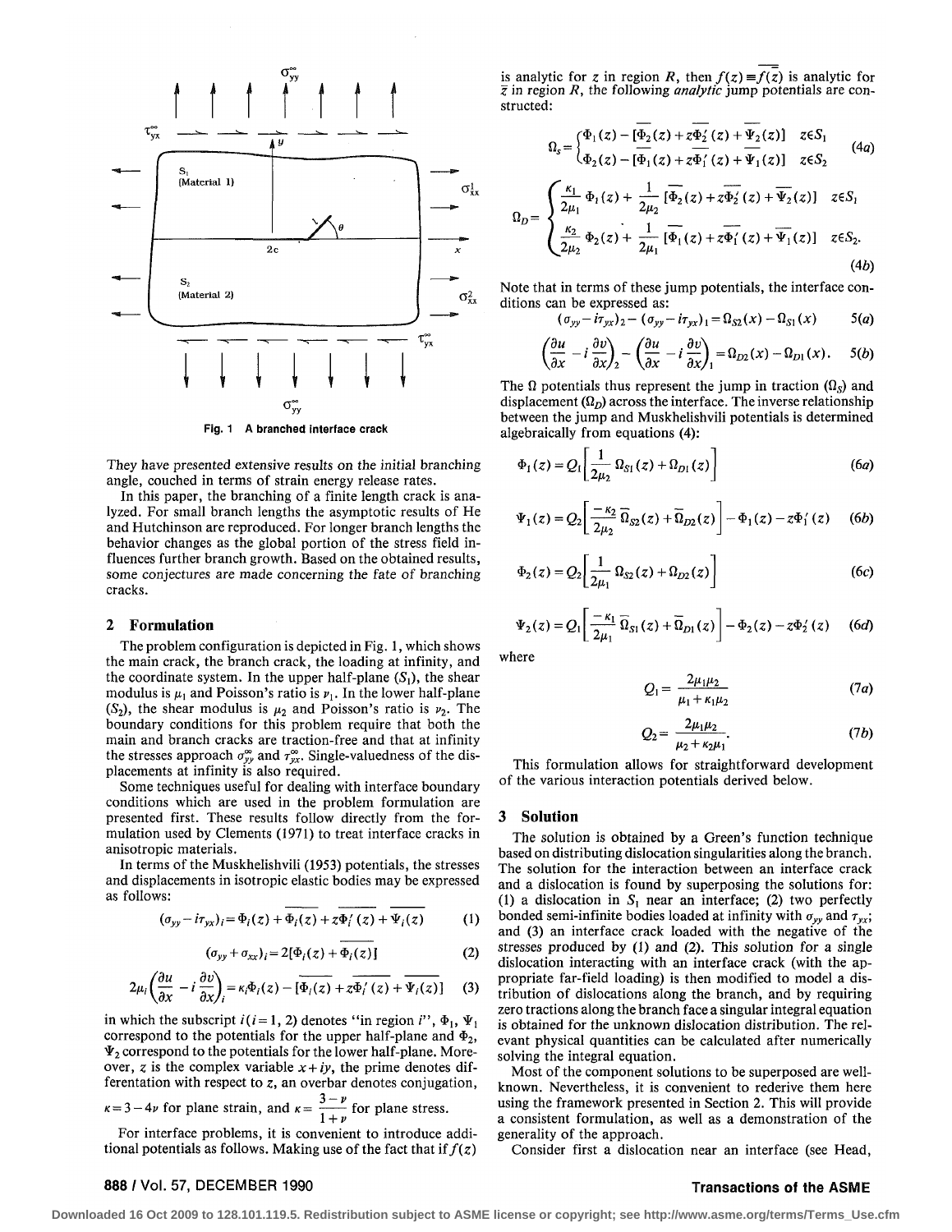1953; Dundurs and Sendeckyj (1965) located at a point  $z_0$  in the upper half-plane. The continuity of tractions and displacements across the interface in combination with equation (5) implies the following boundary conditions on the jump potentials:

$$
\Omega_{S1}^D - \Omega_{S2}^D = 0
$$
  
\n
$$
\Omega_{D1}^D - \Omega_{D2}^D = 0
$$
 |  $x < \infty, y = 0.$  (8)

The singular portion of the jump potentials can be obtained directly by transforming the known singular potentials for a dislocation in a homogeneous full-plane into jump potentials. For a full-plane dislocation in region 1 we have:

$$
\Phi_{1, \text{ Singular}}^D = \frac{A}{z - z_0} \qquad \qquad 9(a)
$$

$$
\Psi_{1, \text{ Singular}}^D = \frac{\overline{A}}{z - z_0} + A \frac{\overline{z_0}}{(z - z_0)^2}
$$
 (b)

$$
\Phi_{2, \text{ Singular}}^D = \Psi_{2, \text{Singular}}^D = 0
$$
 9(c)

in which  $A = \mu_1 e^{i\theta} \{ [u_r] + i[v_\theta] \} / i\pi(\kappa_1 + 1)$ , with  $[u_r]$  and  $[v_\theta]$ representing the jumps in the tangential and normal displacements accrued upon circling the dislocation. The corresponding  $\Omega$  potentials are determined from equation (4):

$$
\Omega_{S1, \text{ Singular}}^D = \frac{A}{z - z_0} \tag{10a}
$$

$$
\Omega_{\text{S2, Singular}}^D = -\left[\frac{A}{z-\overline{z_0}} + \overline{A} \frac{z_0 - \overline{z_0}}{(z-\overline{z_0})^2}\right] \tag{10b}
$$

$$
\Omega_{S1, \text{ Singular}}^D = \frac{\kappa_1}{2\mu_1} \frac{A}{z - z_0} \tag{10c}
$$

$$
\Omega_{S2,\text{ Singular}}^D = \frac{1}{2\mu_1} \left[ \frac{A}{z - \overline{z_0}} + \overline{A} \frac{z_0 - \overline{z_0}}{(z - \overline{z_0})^2} \right].
$$
 (10*d*)

Obviously, the boundary conditions given by equation (8) are not satisfied. To patch up the interface boundary conditions, potentials of the following form are added, which are analytic in their respective regions:

 $\Omega_{S1, \text{ Continuation}}^D = \Omega_{S2, \text{ Singular}}^D; \ z \in S_I$  (11*a*)

$$
\Omega_{S2, \text{ Continuation}}^D = \Omega_{S1, \text{ Singular}; \mathcal{Z}}^D \epsilon S_2 \tag{11b}
$$

with similar expressions for the displacement jump potentials. Using equation (6) to invert these to regular potentials gives the additional terms to be added to the singular potentials in equation (9) to give the desired solution (i.e., equation (9) to give the desired solution (i.e.,  $E_{\text{Continuation}} + \Phi_{\text{Singular}, \text{ etc.}}^D$ 

$$
\Phi_{1, \text{ Continuation}}^{D} = A \left[ \frac{(\alpha - \beta)}{(1 + \beta)(z - \overline{z_0})} \right]
$$

$$
+ \overline{A} \left[ \frac{(\alpha - \beta) (z_0 - \overline{z_0})}{(1 + \beta)(z - \overline{z_0})^2} \right]
$$
(12*a*)

$$
\Psi_{1,\text{ Continuation}}^D = \overline{A} \left[ \frac{(\alpha + \beta)}{(1 - \beta)(z - \overline{z_0})} \right]
$$
\n
$$
\Psi_{1,\text{Continuation}}^D = \overline{A} \frac{(\alpha + \beta)}{(1 - \beta)(z - \overline{z_0})} \tag{121}
$$

$$
\cdot \Phi_{1, \text{ Continuation}}^D - z\Phi_{1, \text{ Continuation}}^D \tag{12b}
$$

$$
\Phi_{2,\text{ Continuation}}^D = A \left[ \frac{1+\alpha}{(1-\beta)(z-z_0)} \right] \tag{12c}
$$

$$
\Psi_{2,\text{ Continuation}}^D = A \left[ \frac{(1+\alpha)(z_0 - z_0)}{(1+\beta)(z - z_0)^2} \right] + \overline{A} \left[ \frac{(1+\alpha)}{(1+\beta)(z - z_0)} \right] \tag{12d}
$$

 $\mathbf{\Psi}_{2}^{\mathbf{\Sigma}}$ , Continuation  $-\mathbf{\mathcal{Z}}\mathbf{\Psi}_{2}^{\mathbf{\Sigma}}$ , Continuation where  $\alpha$  and  $\beta$  are Dundurs' (Dundurs, 1969) constants defined by:

$$
\alpha = \frac{\mu_2(\kappa_1 + 1) - \mu_1(\kappa_2 + 1)}{\mu_2(\kappa_1 + 1) + \mu_1(\kappa_2 + 1)}\tag{13a}
$$

$$
\beta = \frac{\mu_2(\kappa_1 - 1) - \mu_1(\kappa_2 - 1)}{\mu_2(\kappa_1 + 1) + \mu_1(\kappa_2 + 1)}.
$$
 (13*b*)

The constant potentials corresponding to the far-field loading can be derived from the jump potentials by simply starting with constant  $\Omega$ 's, which automatically satisfy the interface conditions, and inverting to determine the corresponding  $\Phi$ 's. The details of this operation are in the Appendix; the results are as follows:

$$
\Phi_1^{\infty} = \frac{\sigma_{yy}^{\infty} + \sigma_{xx1}^{\infty}}{4} + i \left[ \frac{(\beta - 1)\tau_{yx}^{\infty}}{2} + \frac{1 - \alpha}{2} IC_S \right] \qquad (14a)
$$

$$
\Psi_1^{\infty} = \frac{\sigma_{yy}^{\infty} - \sigma_{xx1}^{\infty}}{2} + i\tau_{yx}^{\infty}
$$
 (14b)

$$
\Phi_2^{\infty} = \frac{\sigma_{yy}^{\infty} + \sigma_{xx2}^{\infty}}{4} + i \left[ -\frac{(\beta + 1)\tau_{yx}^{\infty}}{2} + \frac{1 - \alpha}{2} IC_S \right] \quad (14c)
$$

$$
\Psi_2^{\infty} = \frac{\sigma_{yy}^{\infty} - \sigma_{xx2}^{\infty}}{2} + i\tau_{yx}^{\infty}
$$
 (14*d*)

in which the arbitrary constant  $IC<sub>S</sub>$  does not affect the stresses and is related to a rigid body rotation. For convenience, it is chosen so the Imag  $\{\Phi_{1, \text{Far Field}}\} = 0$ . This gives

$$
\text{Imag } \{\Phi_{2,\text{ Far Field}}\} = \frac{\alpha - \beta}{1 - \alpha} \tau_{yx}.
$$

In determining the relations (14), it turns out that the *x —* direction stresses are related:

$$
\sigma_{xx2} = \frac{4\beta - 2\alpha}{1 - \alpha} \sigma_{yy}^{\infty} + \frac{1 + \alpha}{1 - \alpha} \sigma_{xx1}
$$
 (15)

This result for  $\sigma_{xx2}$  and  $\sigma_{xx1}$  is typical of interface problems (see, e.g., Dundurs (1969)). Since this analysis will be considering branches which are not strictly parallel to the  $x$ -axis, these *x*-direction stresses are important: They cannot be ignored as in the normal interface crack problem. Since it is generally not possible to have these stresses vanish in both regions simultaneously, some choice must be made for their values. The choice made here is to take  $\sigma_{xx2} = -\sigma_{xx1}$ , which implies that the net force on a vertical cut is zero. It was verified using a finite element analysis of bonded interface bodies of finite dimensions that there exists a region at the center of the specimens near the interface where the tensile stress parallel to the interface in one body is equal and opposite to the tensile stress parallel to the interface in the other body. Thus, the present choice of x-direction stresses would be appropriate for interface cracks far from free boundaries with no applied *x*direction tractions.

It is now necessary to introduce the main crack. The stresses due to the dislocation near an interface and the far-field loading will be removed from the crack faces by the following potentials:

$$
\Phi^C = \Phi_{\text{Dislocation}}^C + \Phi_{\text{Far Field}}^C \tag{16a}
$$

$$
\Psi^C = \Psi^C_{\text{Dislocation}} + \Psi^C_{\text{Far Field}} \tag{16b}
$$

where  $\Phi_{Dislocation}^C$  removes the stresses on the crack face due to the dislocation and  $\Phi_{\text{Far Field}}^C$  removes the stresses due to the far-field loading.

### **Journal of Applied Mechanics** DECEMBER 1990, Vol. 57 / **889**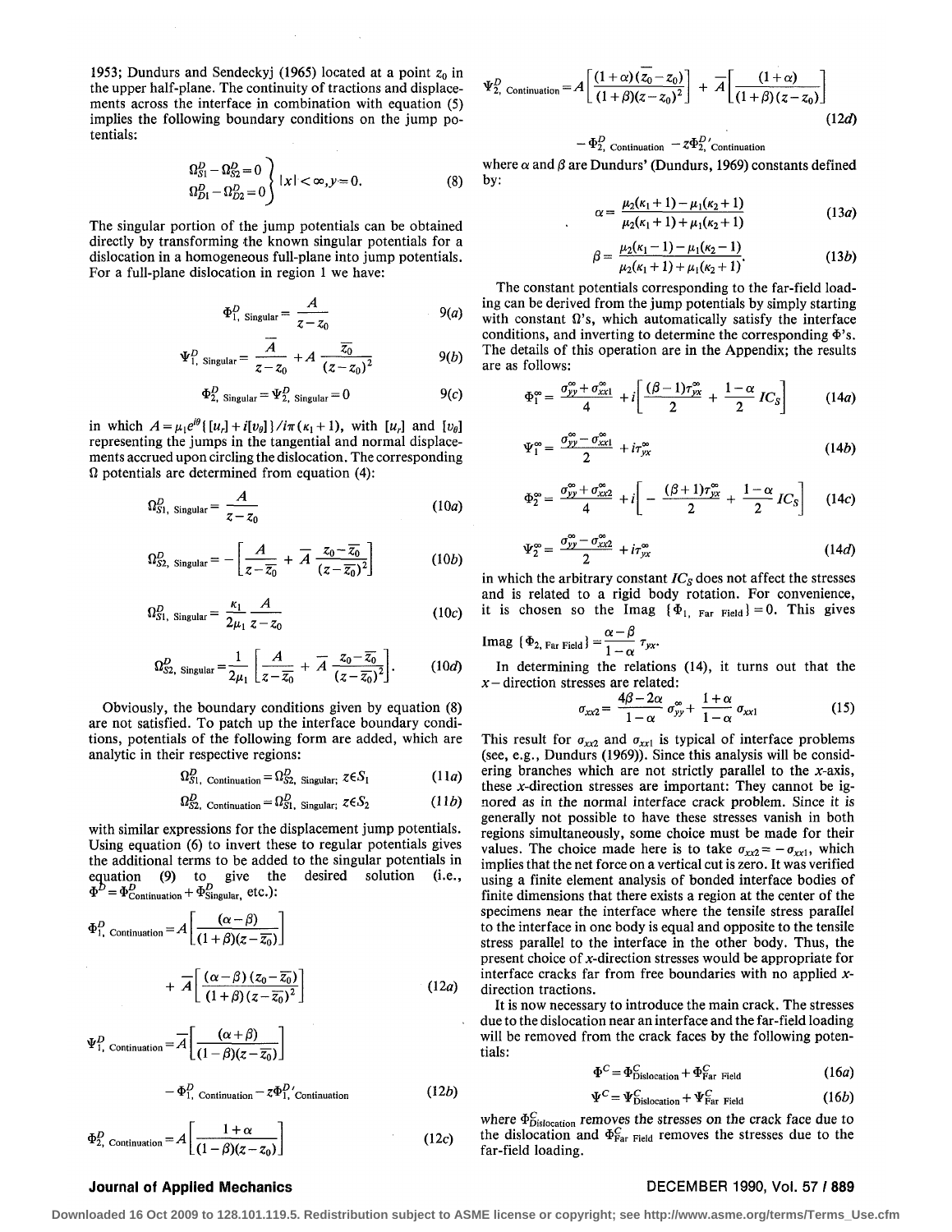To obtain these potentials, first consider the interface crack under arbitrary crack face loading (the standard solution has been presented by many investigators e.g., England, 1965; Erdogan, 1965; Rice and Sih, 1965). For a crack on an interface, the interface boundary conditions are:

$$
(\sigma_{yy} - i\tau_{yx})_1 - (\sigma_{yy} - i\tau_{yx})_2 = 0 \quad |x| < \infty, \ y = 0 \quad (17a)
$$
  

$$
(\mu' - i\nu')_1 - (\mu' - i\nu')_2 = 0 \quad |x| > c \quad (17b)
$$

$$
(u'-iv')_1 - (u'-iv')_2 = 0 \t\t |x| > c \t\t (1/b)
$$

 $\sigma_{yy}-i\tau_{yx}=f(x)$   $|x| < c.$  (17*c*)

These boundary conditions, in terms of the standard potentials, are somewhat cumbersome. However, as shown by equation (6), in terms of the jump potentials the first boundary condition is simply:

$$
\Omega_{S1}(x) - \Omega_{S2}(x) = 0 \qquad |x| < \infty. \tag{18}
$$

Using an argument similar to the one in the far-field solution (see the Appendix), since  $\Omega_S$  is analytic everywhere and bounded, by Liouville's theorem it must be constant. Moreover, for zero stress at infinity,  $\Omega_s = 0$ .

The second boundary condition in terms of the jump potentials is:

$$
\Omega_{D1}(x) - \Omega_{D2}(x) = 0 \qquad |x| > c. \tag{19}
$$

The third boundary condition in terms of the jump potentials is:

$$
Q_1 \Omega_{D1}(x^+) + Q_2 \Omega_{D2}(x^-) = f(x^+) = f(x) \qquad |x| < c \quad (20a)
$$

$$
Q_2\Omega_{D2}(x^-) + Q_1\Omega_{D1}(x^+) = f(x^-) = f(x)
$$
 (20*b*)

 $\alpha$ r

$$
\Omega_D^+ + m\Omega_D^- = \frac{1}{Q_1}f(x) \quad ; |x| < c \tag{21a}
$$

$$
m = \frac{Q_2}{Q_1} = \frac{1+\beta}{1-\beta} \,. \tag{21b}
$$

These last two boundary conditions (equations  $(19)$  and  $(21a)$ ) define a Hilbert problem, with the well-known solution:

$$
\Omega_D(z) = \frac{X(z)}{2\pi i} \int_{-c}^{+c} \frac{1}{Q_1} \frac{f(x)}{X^+(x)(x-z)} dx + X(z)P(z) \quad (22)
$$

in which

$$
X(z) = (z - c)^{\gamma - 1} (z + c)^{-\gamma}
$$

$$
\gamma = \frac{1}{2} - \frac{i}{2\pi} \log m = \frac{1}{2} + i\epsilon
$$

$$
\epsilon = \frac{1}{2\pi} \log \frac{1}{m}
$$

and *P(z)* is a polynomial determined by far-field behavior. After  $\Omega$ <sub>D</sub> is obtained, the jump potentials can be inverted back to standard potentials using equation (6).

To remove the stresses on the crack caused by the dislocation solution, the integration in equation (22) is carried out with  $f(x)$  equal to the opposite of the tractions due to a dislocation near the interface. These tractions are obtained by substituting equations (9) and (12) into equation (1):

$$
\sigma_{yy} - i\tau_{yx} = A \left[ \frac{1+\alpha}{1-\beta} \left( \frac{1}{x-z_0} \right) + \frac{1+\alpha}{1+\beta} \left( \frac{1}{x-z_0} \right) \right] + \overline{A} \left[ \frac{1+\alpha}{1+\beta} \frac{(z_0 - \overline{z_0})}{(x-\overline{z_0})^2} \right].
$$
\n(23)

The resulting jump potentials are

$$
\Omega_{S, \text{ Dislocation}}^C = 0 \tag{24a}
$$

$$
\Omega_{D,\text{ Dislocation}}^C = \frac{-2A}{1+m} \frac{1}{Q_1} \left[ \frac{1+\alpha}{1-\beta} F(z, z_0) + \frac{1+\alpha}{1+\beta} F(z, \overline{z_0}) \right]
$$

$$
- \frac{2\overline{A}}{1+m} \frac{1}{Q_1} (z_0 - \overline{z_0}) \left[ \frac{1+\alpha}{1+\beta} G(z, \overline{z_0}) \right]
$$

$$
+ X(z)P(z) \qquad (24b)
$$

in which

$$
F(z, a) = \frac{1}{2} \frac{1}{(z-a)} \left[ 1 - \frac{X(z)}{X(a)} \right]
$$
 (25a)

$$
G(z, a) = \frac{\partial F(z, a)}{\partial a}.
$$
 (25b)

Inverting these to standard potentials gives:

$$
\Phi_{1, \text{ Dislocation}}^{C} = -\frac{2A}{1+m} \left[ \frac{1+\alpha}{1-\beta} F(z, z_{0}) + \frac{1+\alpha}{1+\beta} F(z, \overline{z_{0}}) \right]
$$

$$
- \frac{2\overline{A}}{1+m} (z_{0}-\overline{z_{0}}) \left[ \frac{1+\alpha}{1+\beta} G(z, \overline{z_{0}}) \right] \qquad (26a)
$$

$$
\Psi_{1, \text{ Dislocation}}^{C} = -\frac{2mA}{1+m} (\overline{z_{0}} - z_{0}) \left[ \frac{1+\alpha}{1+\beta} \overline{G(\overline{z}, \overline{z_{0}})} \right]
$$

$$
- \frac{2m\overline{A}}{1+m} \left[ \frac{1+\alpha}{1-\beta} \overline{F(\overline{z}, z_{0})} + \frac{1+\alpha}{1+\beta} \overline{F(\overline{z}, \overline{z_{0}})} \right]
$$

$$
-\Phi_{\mathrm{I,~Dislocation}}^{C} - z\Phi_{\mathrm{I,~Dislocation}}^{C} \tag{26b}
$$

$$
\Phi_{2,\text{ Dislocation}}^C = -\frac{2mA}{1+m} \left[ \frac{1+\alpha}{1-\beta} F(z, z_0) + \frac{1+\alpha}{1+\beta} F(z, \overline{z_0}) \right]
$$

$$
-\frac{2mA}{1+m} (z_0 - \overline{z_0}) \left[ \frac{1+\alpha}{1+\beta} G(z, \overline{z_0}) \right]
$$
(26c)

$$
\Psi_{2,\text{ Dislocation}}^{C} = -\frac{2A}{1+m} \left( \overline{z_0} - z_0 \right) \left[ \frac{1+\alpha}{1+\beta} \overline{G(\overline{z}, \overline{z_0})} \right]
$$

$$
-\frac{2A}{1+m} \left[ \frac{1+\alpha}{1-\beta} \overline{F(\overline{z}, z_0)} + \frac{1+\alpha}{1+\beta} \overline{F(\overline{z}, \overline{z_0})} \right]
$$

$$
-\Phi_{2,\text{ Dislocation}}^{C} - z\Phi_{2,\text{ Dislocation}}^{C}.
$$
(26*d*)

Each of the potentials in equation (26) contains an  $X(z)P(z)$ term following inversion. However, requiring that the stresses vanish at infinity and requiring that there be no net displacement at infinity (no net  $1/z$  term) leads to all the  $P(z)$ 's being zero.

Removal of the constant far-field tractions is simply the standard interface problem. After performing the necessary integrals in equation (22), the  $\Omega$  potentials are:

$$
\Omega_{S,\text{ Far Field}}^C = 0 \tag{27a}
$$

(23) 
$$
\Omega_{D, \text{ Far Field}}^{C} = -\frac{\sigma_{yy}^{\infty} - i\tau_{yx}^{\infty}}{(1+m)Q_{1}} + \frac{\sigma_{yy}^{\infty} - i\tau_{yx}^{\infty}}{(1+m)Q_{1}} [z + (2\gamma - 1)c]X(z) + P(z)X(z) \qquad (27b)
$$

Again,  $P(z)$  is determined by far-field behavior and turns out to be zero. Inverting to standard potentials gives the fol-

### 890 / Vol. 57, DECEMBER 1990 **Transactions of the ASME**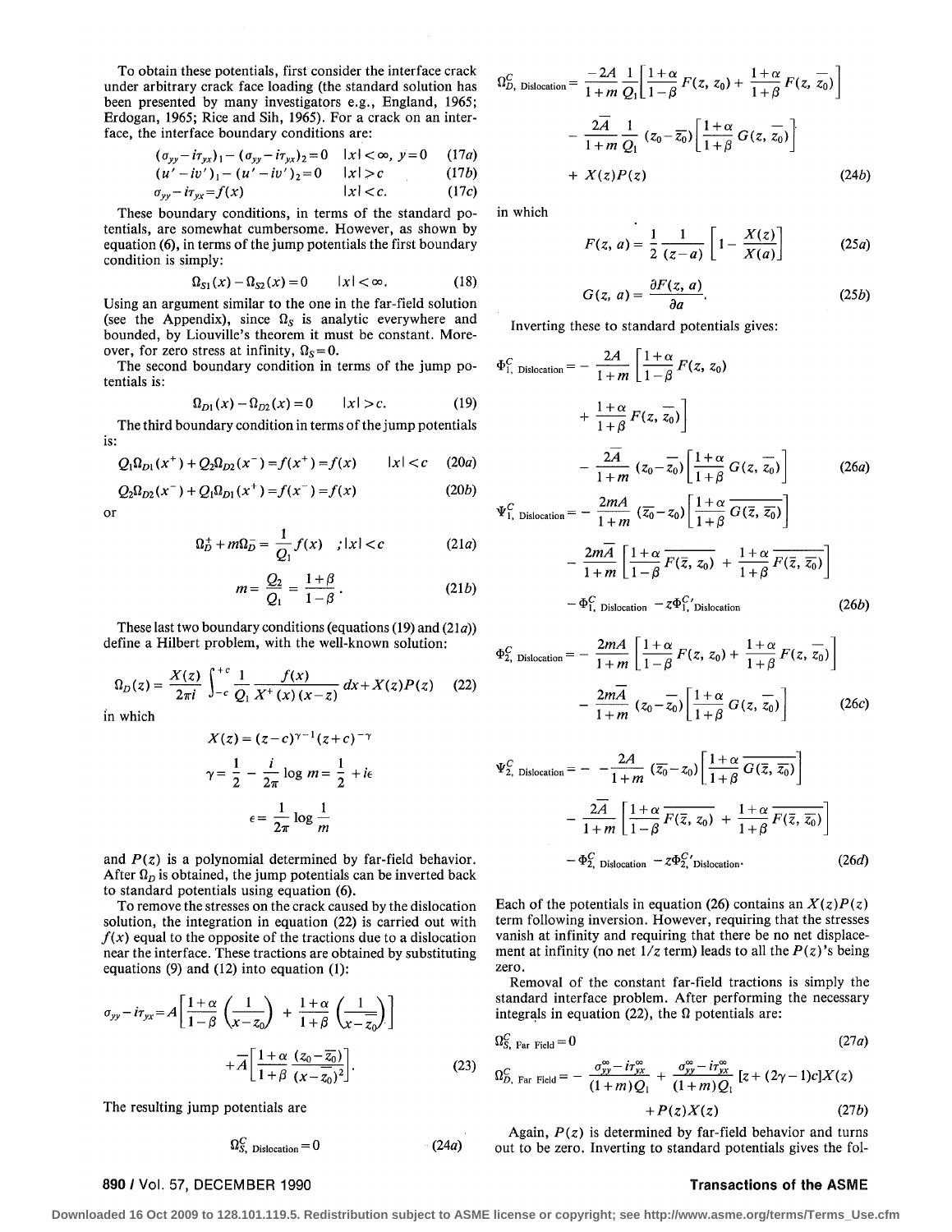lowing result, which is of course identical to the previous solutions mentioned earlier:

$$
\Phi_{1,\text{ Far Field}}^C = \frac{\sigma_{yy}^\infty - i\tau_{yx}^\infty}{(1+m)} \left[ X(z) \left( z - (1-2\gamma)c \right) - 1 \right] \tag{28a}
$$

$$
\Psi_{1, \text{ Far Field}}^{C} = \frac{m(\sigma_{yy}^{\infty} + i\tau_{yx}^{\infty})}{(1+m)} [\overline{X}(Z) \{z
$$

$$
- (1-2\overline{\gamma})c\} - 1] - \Phi_{1} - z\Phi_{1}' \qquad (28b)
$$

$$
\Phi_{2,\text{ Far Field}}^C = \frac{m\left(\sigma_{yy}^\infty - i\tau_{yx}^\infty\right)}{(1+m)} \left[X(z)\left(z - (1-2\gamma)c\right] - 1\right] \tag{28c}
$$

$$
\Psi_{2,\text{ Far Field}}^C = \frac{\sigma_{yy}^{\infty} - i\tau_{yx}^{\infty}}{(1+m)} \left[ \overline{X}(z) \left\{ z - (1-2\overline{\gamma})c \right\} - 1 \right] - \Phi_2 - z\Phi_2'.
$$

 $(28d)$ 

The final potentials that give the solution to the interaction between a discrete dislocation and an interface crack subjected to uniform far-field stresses are:

$$
\Phi_1 = \Phi_1^D + \Phi_1^\infty + \Phi_1^C \tag{29a}
$$

$$
\Psi_1 = \Psi_1^D + \Psi_1^\infty + \Psi_1^C \tag{29b}
$$

where the Dislocation  $(D)$  potentials, the infinity  $(\infty)$  potentials and the Crack *(Q* potentials are all defined above. For the no interface case  $(\alpha = \beta = 0)$  the present solution reduces analytically to Lo's (Lo, 1978) solution.

Replacing the discrete dislocation with a continuous distribution of dislocations enables the modeling of the crack branch. Requiring the traction to be zero on the branch leads to an integral equation in terms of the unknown dislocation density. After nondimensionalizing and separating the kernel into singular and regular parts, the following Cauchy-type integral equation is arrived at:

$$
\int_{-1}^{1} \frac{D(t)}{t-s} dt + \frac{1}{2} \int_{-1}^{1} [\tilde{K}_1(s,t)D(t) + \tilde{K}_2(s,t)\overline{D}(t)] dt = -f(s)
$$
 (30)

in which  $D(t) = \mu_1 e^{i\theta} \partial/\partial t$  {  $[u_r] + i[v_\theta]$  }  $i\pi (k_1 + 1)$  along the line  $z_0 = 1 + te^{i\theta}$ ,  $[u_r]$  and  $[v_\theta]$  are the jumps in the tangential and normal displacements across the dislocation line,  $\tilde{K}_1$  and  $\tilde{K}_2$ are the kernels resulting from the potentials derived earlier, and  $f(s)$  is the known traction along the branch line  $z = 1 + s e^{i\theta}$ due to the main crack loaded at infinity.

This equation is solved numerically using piecewise continuous polynomials in the manner of Gerasoulis (1982). Once the dislocation densities have been determined numerically, the stress intensity factors are obtained directly from the dislocation density at the tip of the branch crack in the normal fashion (e.g., Bryant, Miller, and Keer, 1984). In applying the numerical scheme, the integration point at the base of the branch crack is eliminated. Ignoring the integration point at the "knee" of the branched crack is an approximate method of incorporating the fact that the singularity at this end of the crack is less than one half. In their asymptotic analysis, He and Hutchinson (1988) investigated the effect of neglecting this integration point as opposed to including the actual singularity explicitly and found the effect to be minimal. Although it does • not necessarily follow that the minimal effect of ignoring the integration point in the asymptotic problem holds true for the finite length crack problem, for those cases where one would expect the most problems (short branch lengths) the calculated results match those of He and Hutchinson quite well. Thus, despite the approximate nature of the handling of the junction of the main crack with the branch, the numerical solution provides accurate results for the branching problem.

#### 4 **Numerical Results and Conclusions**

Although shear loading at infinity is included in the formulation of the problem, it is not included in the numerical results since the resulting large contact zones at the crack tips change the requirements of the solution procedure quite drastically. For this reason, the integral equation (30) was solved numerically for pure tensile load at infinity only  $(\sigma_{yy}^{\infty})$ . Although results are presented as follows for a small set of material parameters, calculations were actually carried out over the entire  $\alpha, \beta$  plane, with some not unexpected numerical difficulties arising in the vicinity of extreme material mismatches. The presented results are representative of these more wideranging calculations.

For purposes of linking up to the asymptotic results of He and Hutchinson (1988), the parameter of interest is taken as  $G/G_0$ ; the ratio of the energy release rate at the tip of the branch to the energy release rate at an equivalent unbranched interface crack. For this analysis,  $\beta$  corresponds to the strain energy release rate of a branch crack tip in material 1 and  $G_0$ corresponds to the strain energy release rate at the tip of an interface crack of total length  $2c' = 2c + l$ . The expressions for  $\mathcal{G}, \mathcal{G}_0$ , and  $\mathcal{G}/\mathcal{G}_0$  are:

$$
G = \left[\frac{1 - \nu_1}{2\mu_1}\right] (K_I^2 + K_{II}^2)
$$
 (31*a*)

$$
G_0 = \left[\frac{1-\nu_1}{\mu_1} + \frac{1-\nu_2}{\mu_2}\right] \frac{(\sigma_{yy}^2 + \sigma_{yx}^2)(1+4\epsilon^2)\pi c'}{4\cosh^2(\pi\epsilon)}\tag{31b}
$$

$$
\frac{G}{G_0} = (1+\alpha)\frac{\cosh^2 \pi \epsilon}{(1+4\epsilon^2)(\sigma_{yy}^{\infty^2}+\tau_{yx}^{\infty^2})}\bigg[\left(\frac{K_I}{\sqrt{\pi c'}}\right)^2+\left(\frac{K_{II}}{\sqrt{\pi c'}}\right)^2\bigg].
$$

(31c)

As the length of the branch becomes very small relative to the main crack, it is expected that the present results should in some sense approach those of the semi-infinite crack. However, as explained below, the present results can be directly compared to He and Hutchinson's (1988) asymptotic results only for  $\beta = 0$ . Figure 2 shows the dependence of the strain energy release, rate,  $G/G_0$  on the branch angle,  $\theta$  for  $\alpha = 0.5$ ,  $\beta$  = 0, and 1/c = 0.0001. The G/G<sub>0</sub> results in Fig. 2 indeed agree well with those of He and Hutchinson (1988), as expected.

For  $\beta \neq 0$ , there are some interesting problems regarding the loading parameter. As shown by Rice (1988), the far-field loading and crack length are coupled in the expression for the complex intensity factor  $K = K_1 + iK_2 = (k_1 + ik_2) \sqrt{\pi} \cos(\pi \epsilon)$ , where  $k_1 + ik_2$  is the complex intensity factor of Sih and Rice (1964). Since He and Hutchinson (1988) used  $\gamma = \tan^{-1}K_2/K_1$ 



Fig. 2 Strain energy release rate ratio,  $G/G_0$ , versus extension angle,  $\theta$ , for  $l/c = 0.001$ ,  $\alpha = 0.5$ ,  $\beta = 0$  (e.g.,  $\Gamma = 3$ ,  $\nu_1 = \nu_2 = 0.5$ )

### Journal of Applied Mechanics **DECEMBER 1990, Vol. 57 / 891**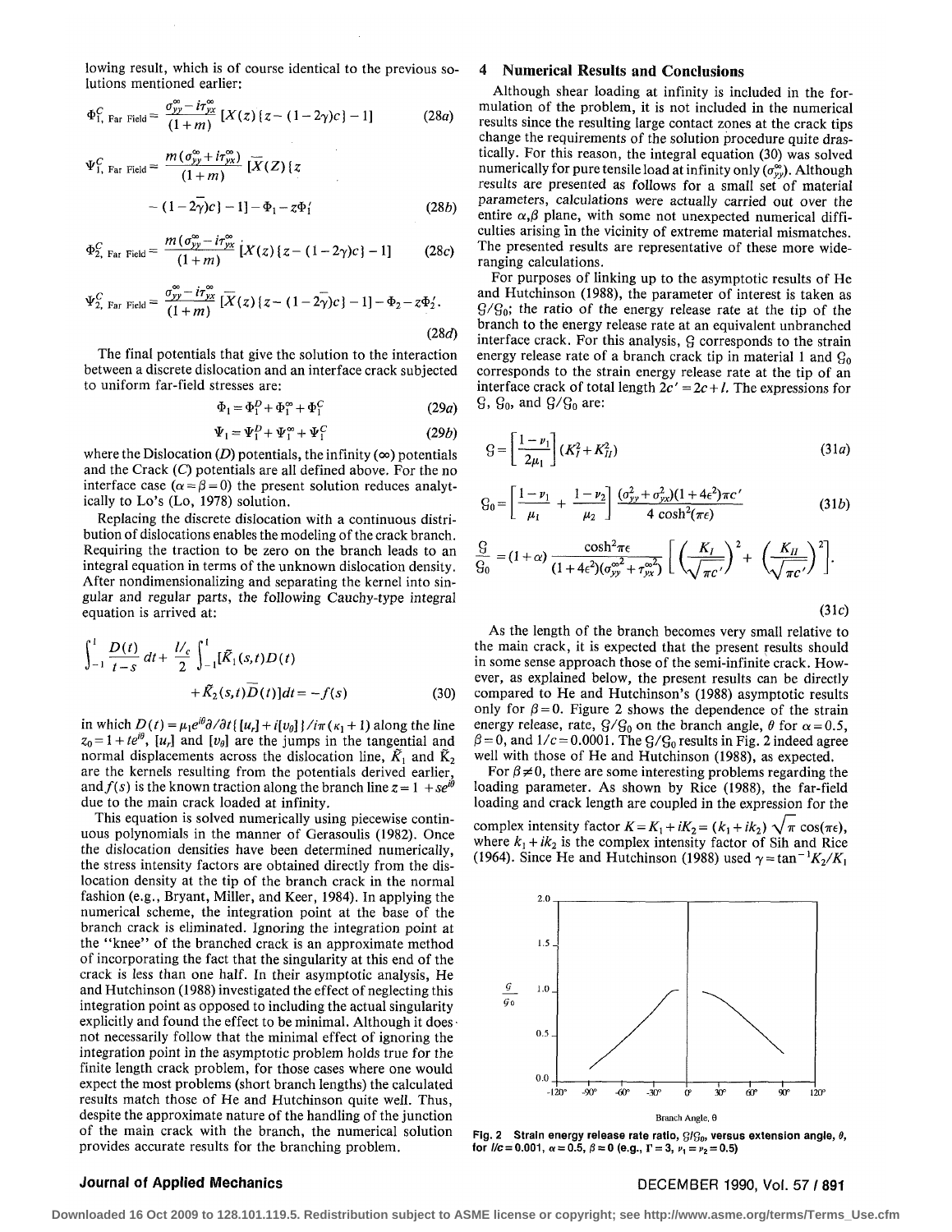

**Fig. 3 Strain energy release rate ratio, g/g0, versus extension angle, 0,**  for  $I/c = 0.001$ ,  $v_1 = v_2 = 0.3$ ,  $\Gamma = 3$  ( $\alpha = 0.5$ ,  $\beta = 0.14286$ )



**Fig. 4 Strain energy release rate ratio, g/g0, versus extension angle, 0, for**  $l/c = 0.001$ ,  $v_1 = v_2 = 0.3$ ,  $\Gamma = 1$ , 3, 10, 100 ( $\alpha = 0$ , 0.5, 0.81818, 0.98020; **0 = 0, 0.14286, 0.23377, 0.28006)** 

as their loading factor, it is not possible to match their loading parameters uniquely for  $\beta \neq 0$ . Specifically, the loading parameter used here,  $\Psi = \tan^{-1} \frac{\infty}{\gamma x} / \sigma_{\gamma\gamma}^{\infty}$ , is related to He and Hutchinson's parameter,  $\gamma$ , by:

$$
\Psi = \gamma + \tan^{-1} 2\epsilon - \epsilon \log 2c. \tag{32}
$$

In the present analysis, the salient length parameter is the ratio of the branch crack length to the main crack length, // *c,* and the absolute value of *c* is arbitrary. Since the value of c is arbitrary  $\Psi$  and  $\gamma$  cannot be related in a definitive manner. Equation (32) shows that for  $\beta = 0$ ,  $\epsilon$  will be 0 and  $\Psi$  is equivalent to  $\gamma$ , and thus the results in Fig. 2 can be directly compared to He and Hutchinson's. Conversely for  $\beta \neq 0$ ,  $\Psi \neq \gamma$ , the two loading parameters are different. As noted by Rice (1988),  $\epsilon$ is usually very small. However, because of the  $\epsilon$  log 2c term in equation (32), this does not ensure that  $\Psi \cong \gamma$ . If  $\epsilon$  log  $2c < 1$ , then  $\Psi \cong \gamma$ .

Figure 3 shows that for the case of the crack growing into the softer material, the maximum  $G/G_0$ ,  $G/G_{0max}$ , occurs at an angle somewhat off the interface and in the softer material  $(\theta > 0)$ . Although it is not shown by these figures, the angle at which  $K_t$  is maximized in the softer material corresponds to a nearly zero value for *Kn.* These results are typical for different *l/c* and  $\Gamma s(\Gamma = \mu_2/\mu_1)$ , and are consistent with the observations of He and Hutchinson concerning the tendency of branching to occur in the softer material provided the material toughnesses are comparable. Subsequent results are presented for *6*  in the soft material only.

Figure 4 shows  $G/G_0$  versus  $\theta$  for various  $\Gamma$  and  $l/c = 0.001$ . Notice that as  $\Gamma$  increases, so does  $G/G_{0max}$ . The angle that maximizes  $G/G_0$ ,  $\theta_{\text{max}}$ , also increases as  $\Gamma$  increases. Again, both these trends agree with He and Hutchinson's (1988) results



**Fig. 5 Strain energy release rate ratio, g/g0, versus extension angle, for**  $v_1 = v_2 = 0.3$ ,  $\Gamma = 3$ ,  $l/c = 0.001$ , 0.01, 0.1, 0.5, 1 ( $\alpha = 0.5$ ,  $\beta = 0.14286$ )



Fig. 6 Strain energy release rate ratio, GIG<sub>0</sub>, versus extension angle,  $\theta$ , **for**  $v_1 = v_2 = 0.3$ ,  $\Gamma = 10$ ,  $l/c = 0.001$ , 0.01, 0.1, 0.5, 1 ( $\alpha = 0.81818$ ,  $\beta = 0.23377$ )

for  $\gamma \neq 0$ , although for the reasons given above, direct comparison is no longer possible. It should be noted that the inplane stresses,  $\sigma_{xx}$ , are increased also by increasing material mismatch, although these stresses appear to have only secondary influence on the branch behavior.

Figures 5 and 6 show the influence of finite main crack size by considering  $G/G_0$  versus  $\theta$  for various  $l/c$  values. In both Fig. 5 and 6,  $l/c$  increases,  $G/G<sub>0max</sub>$  decreases towards a value of unity, while the branch angle corresponding to maximum energy release rate decreases. (Note, however, that in calculating  $G/G_0$ ,  $G_0$  is adjusted to be the strain energy release rate for a crack of length  $2c + l$ . Thus,  $G_{\text{max}}$  itself is not necessarily decreasing with increasing branch length, since  $G_0$  is increasing with  $l$ . In fact,  $Q_{\text{max}}$  reaches a minimum and then starts to increase again as  $l/c$  is increased). Using  $G/G_{0<sub>max</sub>}$  as a crack growth criterion, the decreasing  $\theta_{\text{max}}$  with increasing branch length can be taken as an indication that the branch would tend to turn back parallel to the interface as it grows (this rough method for predicting crack trajectories does not always work; see Rubinstein, 1989). Given the further result that the maximum energy release rate at the branch tip approaches that of the interface crack itself as the branch grows, then together this would imply that in a limited sense branching is irrelevant, since the driving force would be similar whether branching occurs or not. The critical issue, however, remains the relative toughnesses of the materials involved.

The primary conclusions to be drawn from the present analysis are that branching from an interface is a viable mode of crack growth, and that such branching is likely to occur initially at an angle somewhere between 10 deg and 47 deg in the softer of the two materials, provided the material toughnesses are similar. As the branch extends its growth characteristics will be altered, resulting in a tendency to return to a path parallel

### 892 / Vol. 57, DECEMBER 1990 The ASME Transactions of the ASME

**Downloaded 16 Oct 2009 to 128.101.119.5. Redistribution subject to ASME license or copyright; see http://www.asme.org/terms/Terms\_Use.cfm**